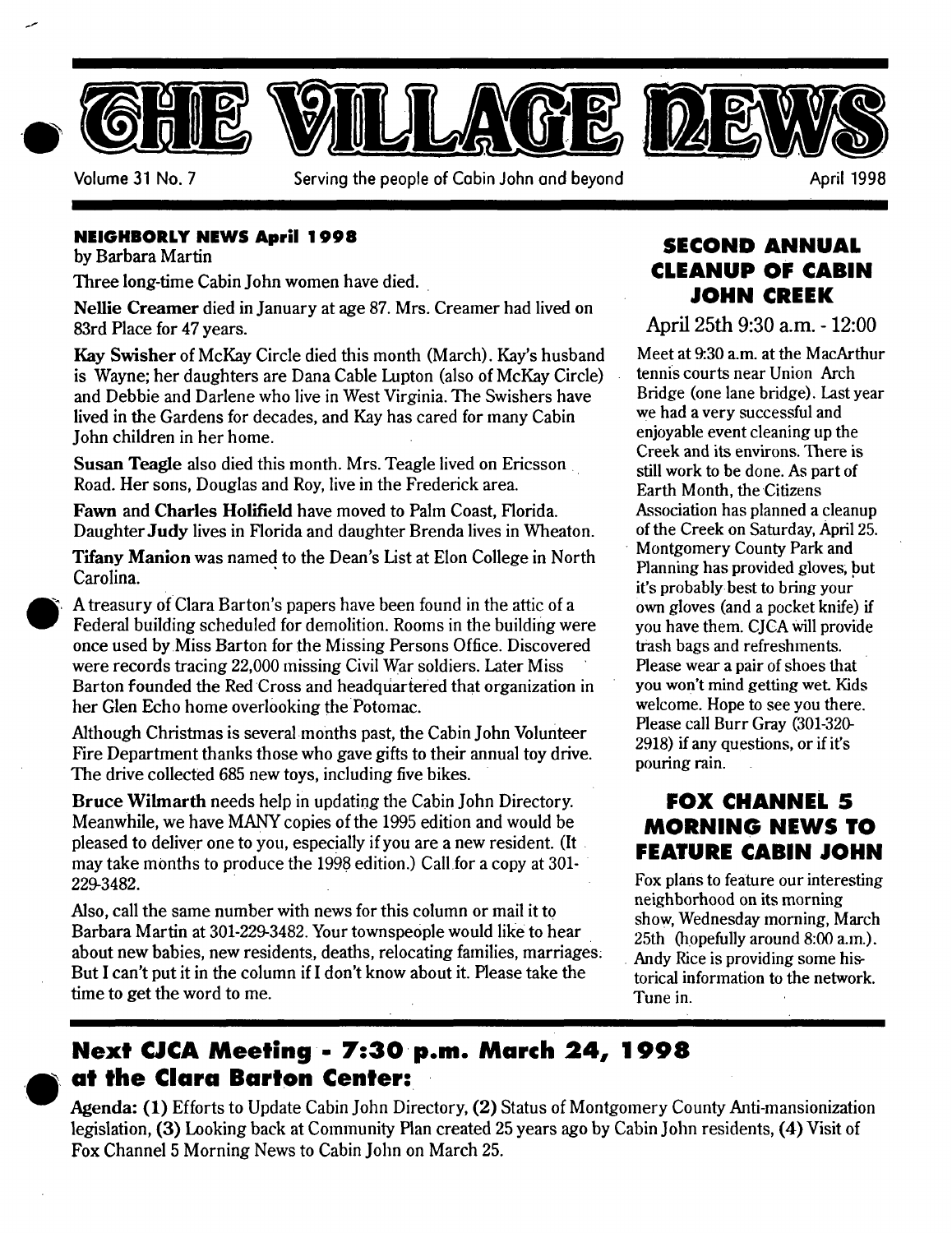# **Looking Backward in Cabin John**

*Andrew E. Rice* 

#### **The Cabin John Community Plan**

March 1998 marks the 25th anniversary of the Cabin John Community Plan. The Plan, adopted in town meetings on March 27 and April 4, 1973, was the culmination of a three-year Community effort directed at setting the goals and direction of Cabin John's development. Working with the Montgomery County Department of Community Development, the Cabin John Citizens Association took the lead in seeking citizen input on issues affecting the quality of life in Cabin John's future.

During the years 1970-73, working committees were set up to give detailed attention to questions of housing, land use, natural resources, public improvements, and public services (including education, health, day care, library, and recreation). In addition, every household received a questionnaire asking for views on various choices for the future. The records show that during 1972 there were 31 meetings of the Citizens Association and the various committees devoted to shaping the community plan.

The result was a 93-page document which both described the community as it then existed and presented recommendations for the years ahead. At the heart of the Plan was a desire "to preserve the existing life style and heterogeneity."

What has happened to the Plan's many recommendations? In most cases, some action by a unit of government  $-e.g.,$  the Board of Education or the Parks and Planning Commission — was required to carry out the proposals. It would be a lengthy task to go through them all, but a quick look reveals that some have been implemented, such as the widening of Seven Locks Road, while others, such as keeping Clara Barton open as a school, proved incapable of realization. Still others remain perennial issues, such as the maintenance of MacArthur Boulevard.

Although much of the vacant land which still existed in Cabin John in 1973 has now been developed and the community has grown both in size and in wealth, the general goals of the Community Plan — to maintain an ecologically sound, diverse community, with adequate public services  $-$  seem to this observer still to be the desired goals of Cabin John residents nearly a generation later. Today we owe a debt of gratitude to those who helped shape so well the community we enjoy today.

#### **C&O Canal Repair Schedule**

On March 12th, Doug Ferris (the National Park Service Superintendent for the C&O Canal) described the repair schedule for the Canal. The desilting (removal of the soil deposited by the floods on the Canal bed) should be completed within the next couple of months and repairs to the Old Anglers Inn section will start on March 23 and be completed in August. The towpath a little ways above Old Anglers (at Billygoat Trail entrance) will be blocked for this period but detours will be available on the other side of the Canal. Parking at the location will be somewhat limited during weekdays while repairs are ongoing. The Park Service plans to rewater the Brookmont to Old Anglers portion of the Canal by the end of June. CJCA representatives, in conjunction with other civic groups, exerted a considerable effort to convince the Park Service of the importance and priority of rewatering the Canal in this area. The Park Service's decision is a direct result of those efforts and we certainly appreciate the Service's recognition of the significance of the Canal to Cabin John residents, among others. Superintendent Ferris also noted the need for repairs of the two paths to the Canal that Cabin John residents routinely use (79th St. and on the other side of the one-lane bridge) and expects to solicit our help for a couple of workdays in the near future.





#### *CLARK CHIROPRACTIC CENTER*  418 E. Diamond Ave. • Gaithersburg, MD 20877 301/926-1500 • Fax 301/926-0462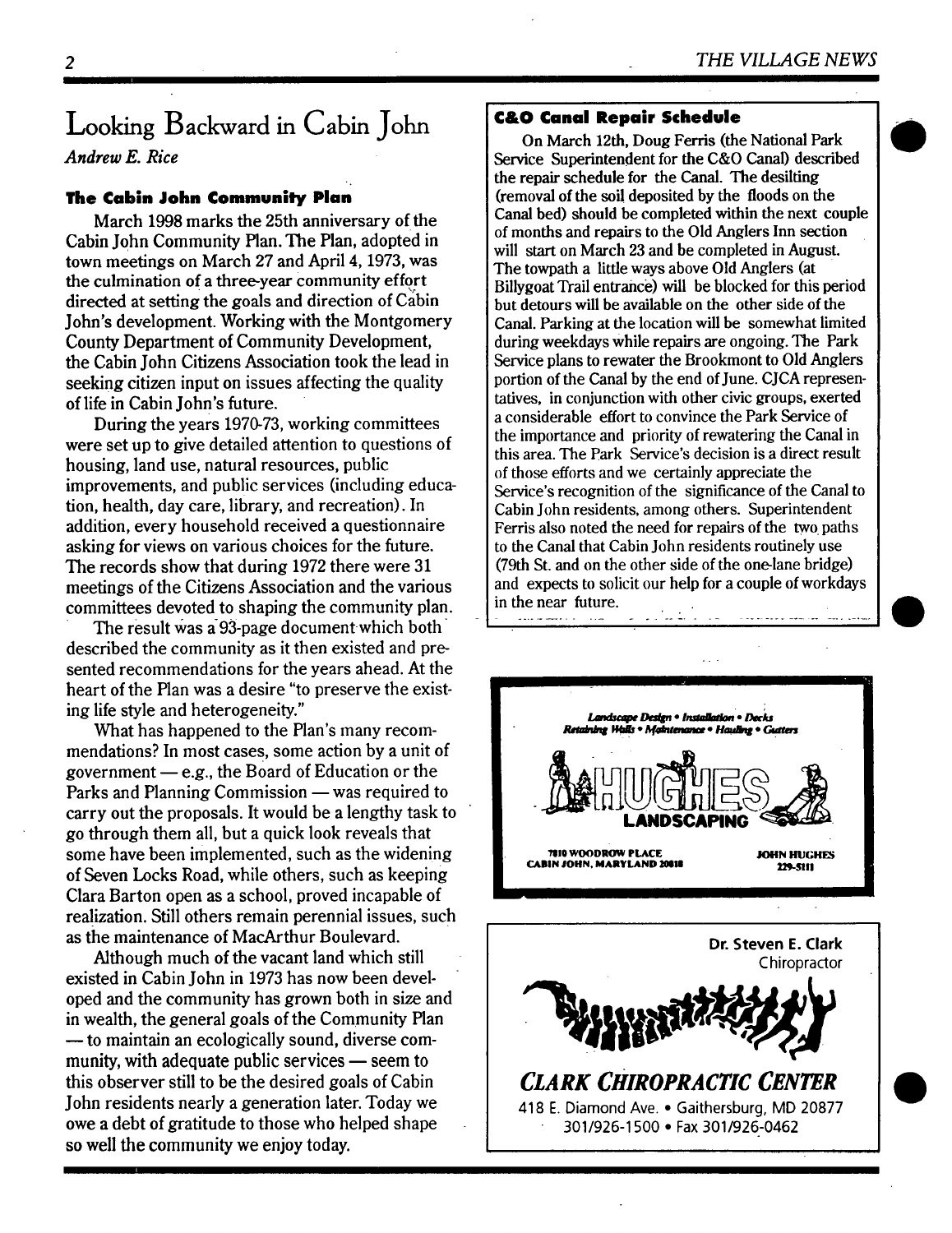#### **At The Clara Barton Center...**

**The Clara Barton Senior** Program meets on Wednesdays from 10:00 am till 2:00 pm. Activities include exercise, speakers, trips.

Weight Room. We have 2 new stationary bicycles. Our fees are very reasonable.

**The Teen Center** meets Tuesday, Wednesday and Thursday for drop-in and educational tutoring from 3:00 - 6:00 pm.

Call 229-0010 for information on any of the programs.

### **At Glen Echo Park...**

Hsiang Chang, a senior at Walt Whitman High School will present his most recent paintings at the Yellow Barn Gallery on Saturday, March 21 from 12-7 pm and Sunday, March 22 from 12-5 pm.

Lauren Wolff, a junior at Walt Whitman High School will be presenting recent works in a show at the Yellow Barn Gallery, Glen Echo Park March 28, 12-8 pm and Sunday March 29, 12-6 pm. A reception for the artist will be held on Saturday from 6-8 pm.

The Glen Echo Art Glass Consortium will exhitit new works in fused glass, stained glass, and glass lampworking in the Glen Echo Park Gallery and Bookshop, from April 4-26. Vessels, sculptures, jewelry, and wall hangings will be on display and for sale. A reception with the artists will be held Saturday, April 4 from 3 5 pm in the Old Stone Tower Gallery.

#### $Nursery School$ **Kindergarten**  AGES 2 TO 6 **SEPTEMBER TO JUNE** Aecredikel Md. State Dept. of Kducation Mornings 9:30-12:30 Afternoon Enrichment 12:30-3:30 2, 3, or 5 Day Program Available Half Day and All Day Programs SUMMER CAMP JUNE-MID AUGUST *\* New Location As Of September le • Trinity & Korean Presbyterian Churches. 7009 Wilson Lane ~ Bethi~sda, MD 20017 "*  **301-263-0337 301-299-5779**  *TRANSPORTATION A VAIl.ABLE Pat Dunnavant, Director • Fully Qualified Staff*

# MacArthur *MotoPhoto " ,'* **<sup>I</sup>** \$4.00 Off Processing

*................................................ ]* 

] 33mm Color Print Film \$5.00 off for Club Members 5185 MacArthur Blvd NW 202-686-7618

## **The Glen Echo Baptist Church**

Vassar Circle, Glen Echo, MD

Jesus Christ is our Lord, Saviour and God.He still performs miracles at the Glen Echo Baptist Church. A born again Fellowship. 229-4430.

Sunday Morning: Prayer 8:00, Family Sunday School 9:30, Worship and Praise, 11:00. All are invited!!

Sunday Evening: 6:00 Why we believe the Jewish Bible, 7:00 Praise, Testimonies, Worship, Singing.

Wednesday Evening: 7:00 Prayer, Testimonies, Bible questions

Friday Morning: 10:00 Community prayer and Bible study

Collecting food and clothing for the homeless and needy.





*i* 

*! I I* 

I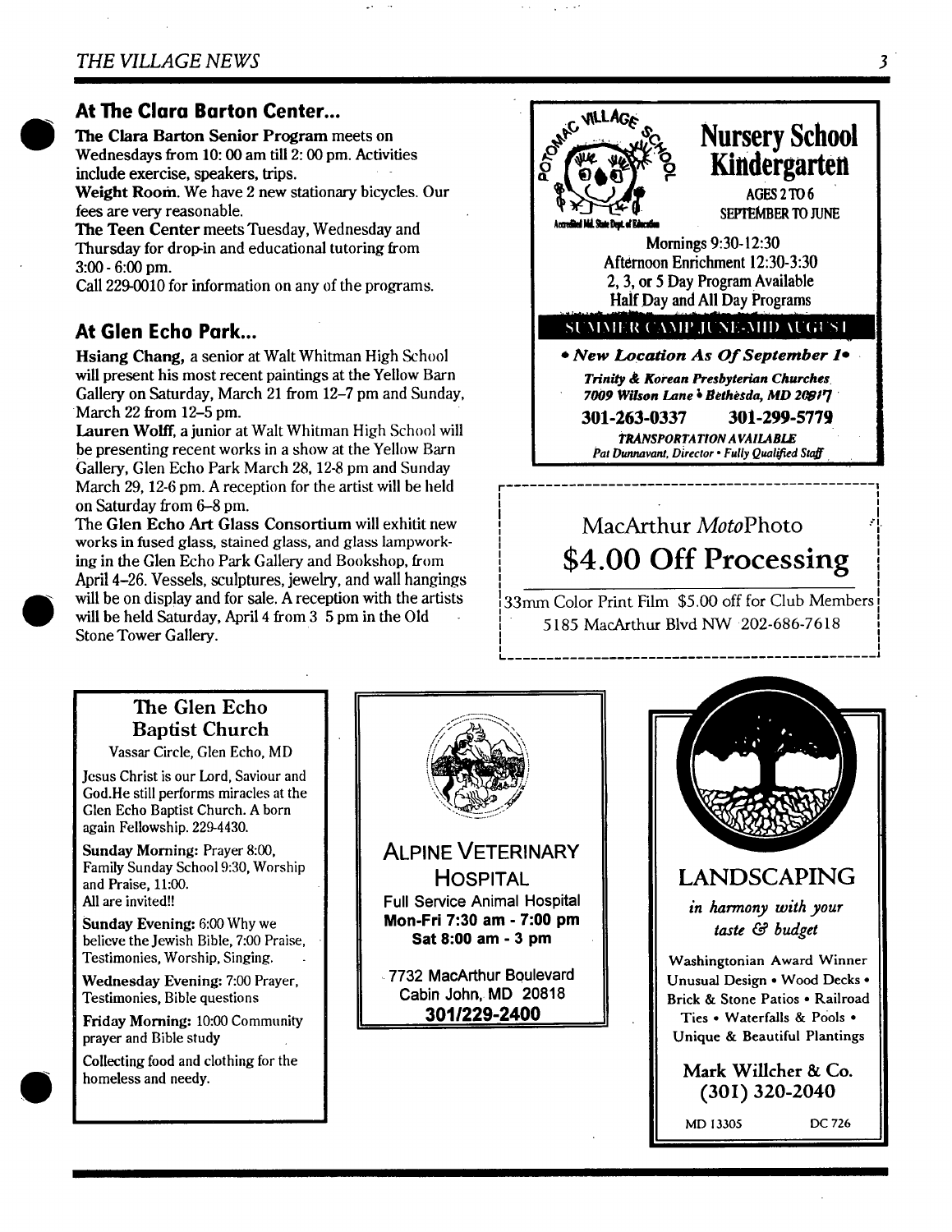#### **CJCA Minutes**

CJCA February 24, 1998 Meeting Minutes

1. Rixey Chapel - Wilson Carter, the new owner of the property, has indicated that the tiny Chapel, which has historical value and is located across MacArthur Blvd from Persimmon Tree Rd, would remain.

2. Potomac Outdoors is the new store that is taking over the former Wild Bird Center location and will be opening the first week in June. Potomac Outdoors is a local corporation that plans to provide outfitting, instruction, and guiding in outdoor activities. Climbing, backcountry skiing, canoe and kayaking gear will be sold and rented, and a bike sales and repair shop will also be part of the store. David Smith (CEO) plans to have four full-time and four part-time employees. Additional landscaping is planned and a total of seventeen parking spaces will exist next to the store.

3. Glen Echo Park - Betsy Plat from the National Campaign to Save Glen Echo Park spoke on the future of Glen Echo Park. She noted that the public comment period was extended to September and that Glen Echo had just received a matching grant from Maryland for renovation of the Spanish Ballroom. The Ballroom is to be used for social dances over the next 15 years. An anonymous donation of \$250,000 has been received for maintenance of the carousel. CJCA approved a motion to send the draft letter (which appeared in the last issue of the Village News) to the Park Service, advocaring that the means be found to continue the existing programs and structures at the Park.

4. Cabin John Directory Update - If you have not done so already, please send in the green information form as soon as possible.

5. MacArthur Bike Path - The MD Dept of Transportation, in response to a letter from CJCA, acknowledged the need for maintenance of the bike path and provided an estimate for resurfacing. An effort is being made to address possible renovation, following the current work being done to reline the aqueduct under MacArthur Blvd.

6. Construction at 6425 83rd Place - The hearing regarding the requested variance and stop work order concerning this case has been postponed to April 22, 1998 at the Board of Appeals for Montgomery County, 100 Maryland Ave., Rockville.

> **NOTICE CAAN Annual Meeting March** *26, 1998*  **7 p.m. Aurora Highlands Recreation Center 73S South 18th St Arlington VA**

# JERRY F. GROSS, CPA, CFP

# **Individual Tax Planning and Preparation**

Financial **Planning and Investment** Advice Accounting and Auditing **for Businesses and Not-for Profit Entities** 

> **Geimer,** Ehrlich & Associates, P.A. 7514 Wisconsin Ave., Suite 400 Bethesda, MD 20814

> > **(301) 654-4303**



# **Wild Bird Center**

Let us show you the best in bird feeders, seed, baths, binoculars, and organic gardening **products.** 

**Potomac** Place Shopping Center 10124 River Road • **Potomac**  301-765-9453

Coming **Soon!**  Bonfield's Garage 6124 MacArthur Boulevard Bethesda

Ask about our "Cabin Johner" discount! *Open 7 days a week • Join us for our Saturday birdwalks!*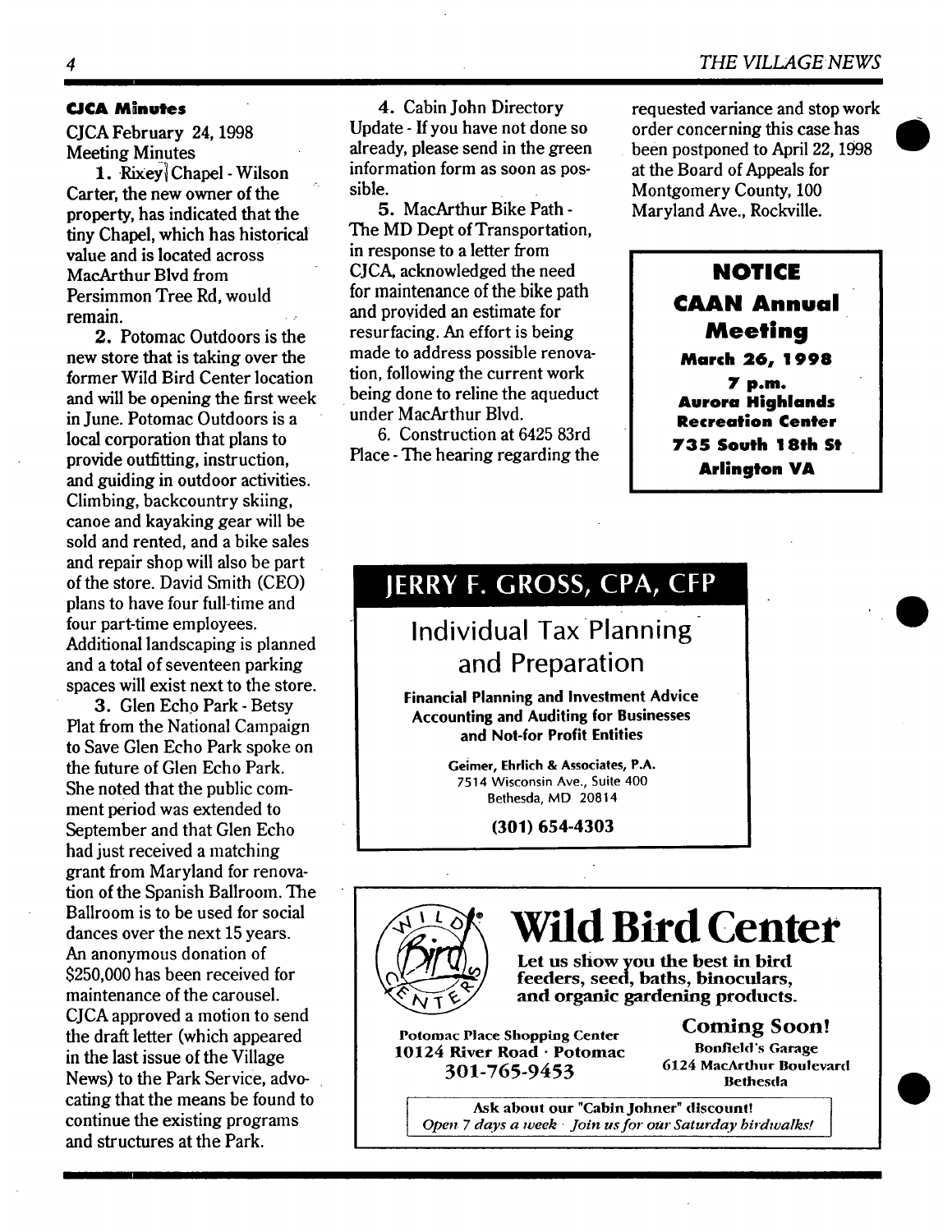### **EASTER EGG HUNT**

Bring your children to an old fashioned **Easter Egg Hunt Saturday April 11 at 11 a.m.**  Cabin John American-Chinese United Methodist Church 77th and MacArthur Blvd

Free lunch will be served • Games and door prizes

#### **EVERYBODY WELCOME!**

#### **-: . SUPPORT YOUR LOCAL COMMUNITY ~. -**

[ . ...

Join the Cabin John Citizens Association: \$1 0/family, \$7/individual yearly membership.

N..a.m..e....:: .................................................................... +: ........................................................................ Address

**Phone/e-mail** 

ID Check here if you would like a copy of the 1995 Cabin john Phone Directory.) (Please cut out and send with check to CJCA, P.O. Box 31, Cabin John, MD 20818.

................................................................................... : ............... • .................... ,..i. + .....................................

# Selling your home? Relax.

++ . , . • -

**Let our 25 years of combined experience get the biggest return for your biggest investment.** 

## $\boldsymbol{Fast.}$



*Barbara Abeillé and <u>Ellen Wilner</u>* **301-718-0010** 

## Together, we'll take good care of you.

 $R$  D O E 7272 Wisconsin Ave. R E A L E S T A T E, I N C.

## **CLASSIFFIED ADS**

**FREE Sailfish hull** No sails, rudder,...just the hull. Reed Martin 391 229 3482.

**FREE Class** III hitch. Big and heavy. From a Chevrolet of late1980s vintage. Reed Martin 301 229 3482

**Wanted Old banjos.** Any condition. Reed Martin 301-229-3482

**Missing:** Two 3D archery targets, a deer and a large black pig were removed from the woods at 81st St. & MacArthur Blvd. Reward for their return. Please call Evan at 301 229 3760 evenings.

**Childcare Needed:** M-F, 3 pm. Two children in my home. Experience and references required. 301 320 6226.

To place an ad in the Village News classifieds send us your ad before the first Saturday of the month The cost is 25 cents per word. If you have questions, call Lorraine '

Minor at 301 229 3515

**The Village News welcomes letters-to the editor or to the community, ~but we will print only signed**  letters.

The VILLAGE NEWS is published monthly except in Julyand December and is sent free to every household in Cabin John. Others may subscribe for \$5 per year. Send news, advertisments, letters, and subscriptions to:

The Village News

PO Box 164

Cabin John, Maryland 20818

The next deadline is 10 AM Friday April 17 for the issue mailing April 24.

People who make the Village News possible: '

Barbara and Ger Quinn, Barbara and Reed Martih

Contributors: Burr Gray, Andy Rice, Lorraine Minor and Barbara Martin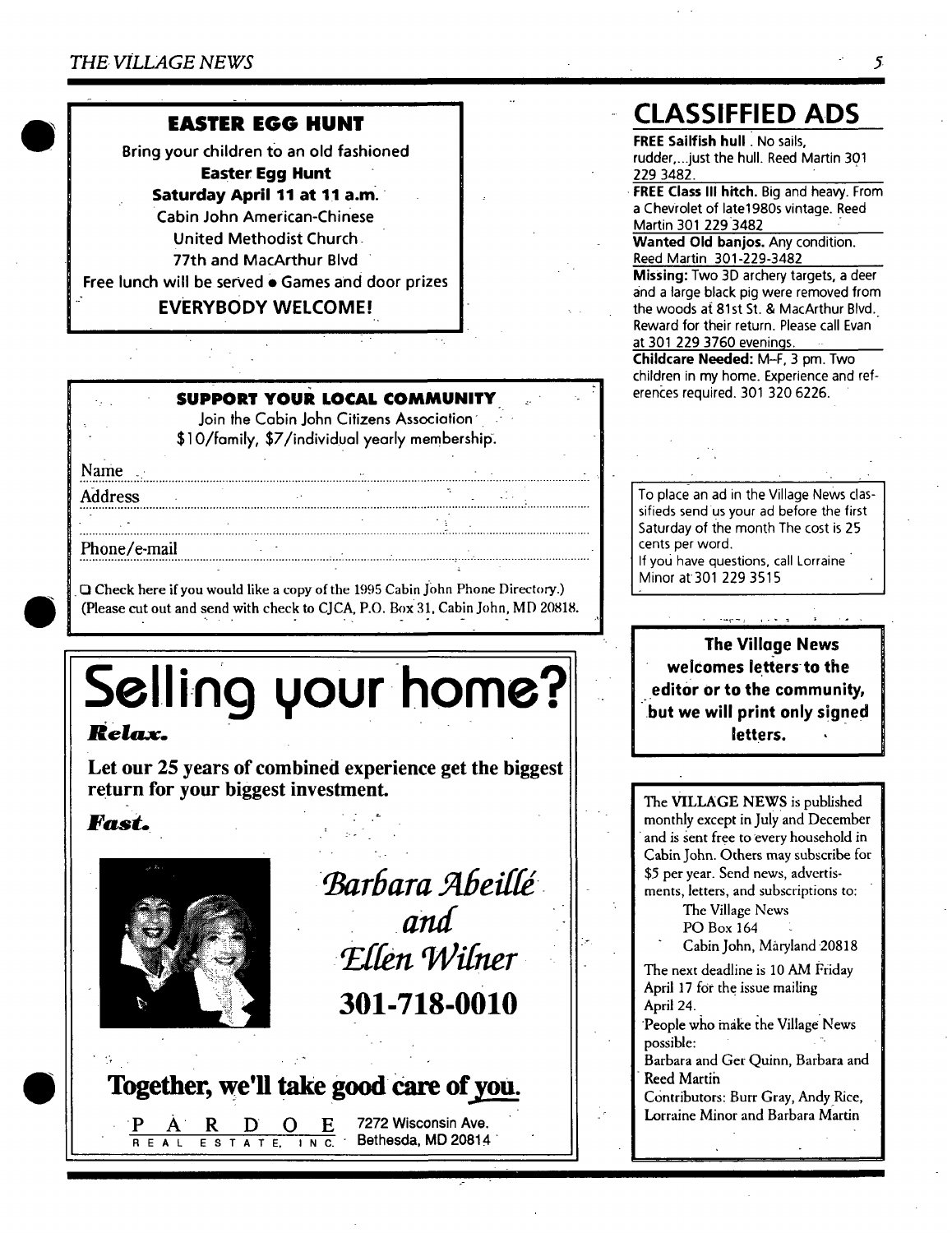#### *6 THE VILLAGE NEWS*

# **VIRGINIA PAYNE: FAMILY MATRIARCH**

or Virginia Payne, next year will mark half a century of living in Cabin John. She came here **by** way of Kunball, Virginia, with short stops along the way.

Virginia's parents had a farm in a community near Luray, at the foot of the Blue Ridge Mountains. %Ve grew corn, apples, all kinds of vegetables. We ground our own flour and cornmeal. I remember my mother sending me to the store with a dozen eggs to exchange for sugar. I had four brothers and I was the only sister. And so I was quite a tomboy; I wanted to do everything my brothers did. But I also learned how to do everything around the house to help my mother. My brothers worked outside but never wanted to do housework. My dad drove us to Sunday School with a horse and buggy."

When she was 3 years old, there was a severe epidemic of diphtheria. "Many friends and cousins died. I had it but I lived; my mother said that might have been because I was breasffed."

Her father died of consumption at age 44. When her mother remarried, it was to a man who worked in a tannery, making leather. "I went to a one-room schoolhouse; it was just a short way up the hill. We all carried water to school from a neighbor. We had a bucket balanced on a pole, so two of us could help."

A young man named Roger Payne travelled around the countryside doing odd jobs for the farm families. When he came to Virginia's house, he stayed as long as possible. "He told me I was the greatest cook he ever met. He kept coming by and bringing me hair ribbons and other presents. After 3 years of him hanging around, my mother finally said we could get married. I was 16."

The young couple came to Washington when Roger found a job as a mechanic in McDowell's service station on Wisconsin Avenue-a job he held for more than 30 years. "I knew about cleaning and cooking farm style, but I had never seen a vacuum cleaner." They lived in a boarding house on Fessenden Street, then in an apartment on Wisconsin Avenue across from the National Cathedral. Two sons, Roger (called Junior) and Robert (Bobby) doubled the family size.

With Virginia's brother and his wife to share expenses, the Paynes moved to Bethesda, into an apartment on East-West Highway. "We paid \$25a month rent, and 25 cents a week to use the washing machine. We shopped at *the Piggly-Wiggly;* you came in with your list and the



*Virginia and Roger Payne when they were engaged.* 

clerks got what you wanted." The next move was to an apartment on River Road, near the Wisconsin Avenue Sears store. Daughter Charlotte was born there. When Roger served his hitch in the Navy during World War II, Virginia took the children back home to M0m.

When Roger returned to civilian life, he and Virginia were ready to buy a home of their own. When a friend of Roger's told him about a little settlement way out in the country, they came to Cabin John and liked what they found. For \$5,000, they bought the house on 83rd Street where Virginia still lives. This was in 1948. "We paid \$52 a year taxes. There were a few houses nearby but mostly it was woods all around. We bought a double lot and I did a little farming, flowers and vegetables, chickens, turkeys, and rabbits." The Paynes' fourth child, Nancy, was born in Cabin John.

They had the only house around with plumbing. The neighbors had outhouses and carried water from a large spring across the street. "Everybody depended on that spring. Some people put rocks around it and planted flowers." At that time, many Washington families came out to Cabin John to camp for the summer. They lived in tents or rough houses. Construction of the Beltway and the Parkway meant the end of these summer camps.

Virginia's year-round neighbors were the Moriartys, the Coles, the Longs, the Shaws, and the Prathers. "Mr.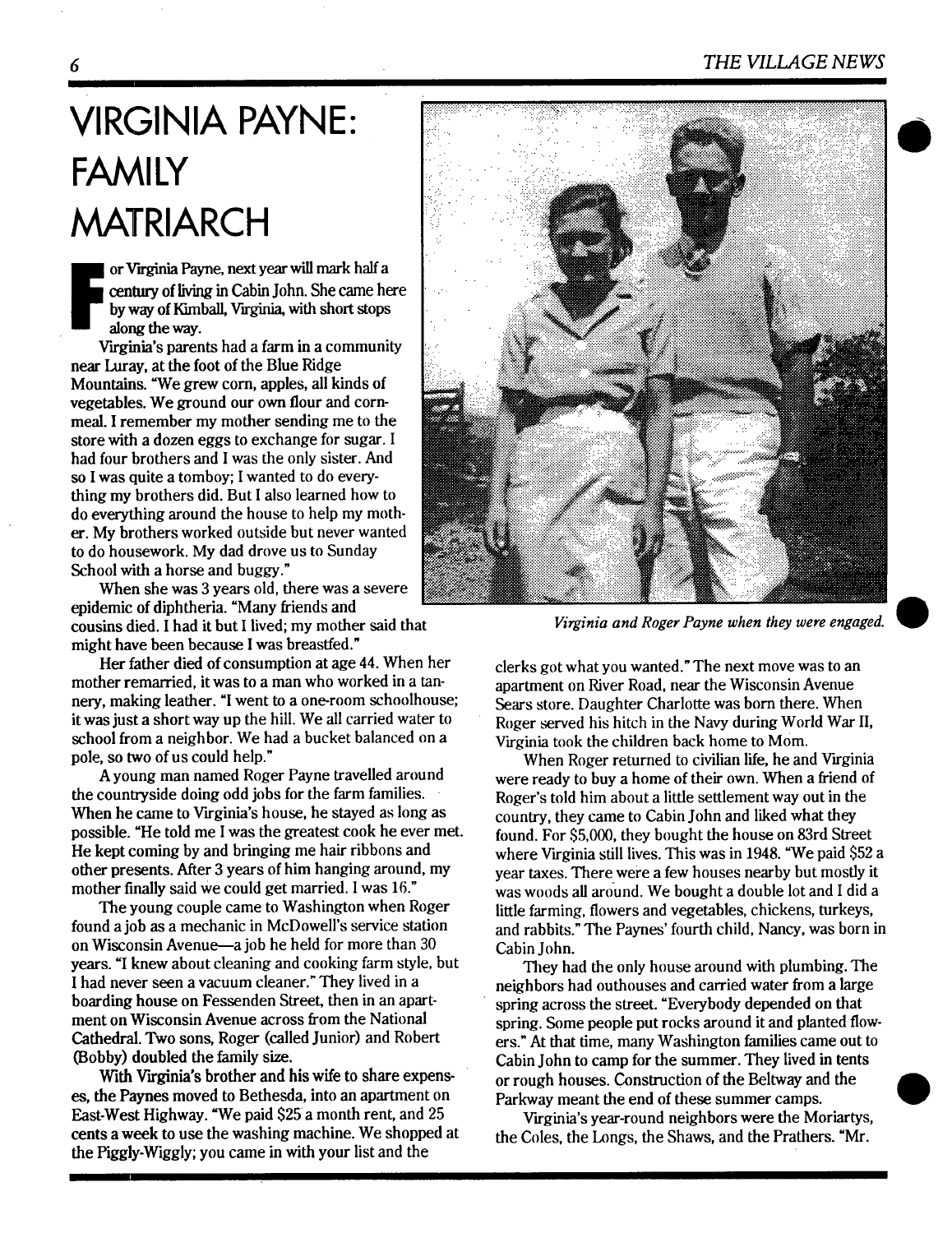#### *THE VILLAGE NEWS*

Prather worked the roller coaster at Glen Echo and used to give my kids tickets for the ride." Her husband and sons loved to fish in the Potomac and several times a week brought home dinner. "They caught them, but I was the one who cleaned and cooked those fish.<sup> $n = 4$ </sup>

The Payne children and their playmates swam in the Potomac, and skated on the Canal in the winter. "Winters were a lot colder then; every year the ice would freeze several inches thick and everybody skated for weeks. My husband would build a big bonfire so they could skate at night."

Virginia and her family joined the Cabin John Methodist Church. "It was called Shaler Memorial Church then, and Mr. Chandler was the pastor." The children went to Clara Barton Elementary, Leland Junior High and BCC. Walter Johnson Senior High was built by the time Charlottewas ready for high school and Nancy's high school years were at the new Whitman High.

Roger Payne liked to work on old cars. And another of his interests and skills was boat building. "On our front porch, my husband was always working on a boat. As soon as he sold one, he started on another." Although he worked as a mechanic, he was a fine carpenter, "except when I wanted something done in the house."

"There were so many kids in the neighborhood. That's one of the things that made all the neighbors friends. The kids would be in one yard doing their hula hoops, or in somebody's house dancing to the Victrola. There was a vacant field where they all played baseball. My boys served the Times-Herald and the Washington Post."  $\sim$ 

The whole family loved to go camping farther upriver in the woods. "We took our tents and stayed out there fishing and roaming around. The children loved it." They had friends who lived on the Chesapeake Bay in Deale and Fair Haven, and would often spend a summer week with them.

The Payne girls raised pigeons, and the boys trapped muskrats in the Canal. "Mr. Long was the only one who would eat the meat. The boys dried the hides on boards and sold them." Roger and the boys hunted squirrels, deer, even turtles, and brought them home for Virginia to cook. "I cooked it, but I wouldn't eat it myself."

"We were always having company come out from the city. They'd come to our house and then take off for the towpath or Glen Echo. Then there were young folks from back home; when they graduated from high school, they'd come to Washington to get government jobs. Sometimes they'd stay with us until they got settled."

The Potter farm was just up MacArthur Boulevard. "Buzzy Potter and my husband we're friends; they would go places together and usually the boys tagged along. The Potters had a big vegetable garden and we were welcome to take anything we wanted."

The Payne boys and girls were well known around town. Robert was a volunteer fireman for 3 years with the

Cabin John Fire Department. Robert and Nancy were part of the Cabin John Civil Defense group..

Virginia was 46when her husband died. All the children except Nancy were grown and gone. Over the years her sons and daughters have made Virginia a grandmother (9 times) and a greatgrandmother (6 times). All the clan gathers on 83rd Street for Thanksgiving. "They allsay I'm a good cook, and I cook from scratch. I can remember the early Thanksgivings\_When my husband would bring home a live turkey and of course I was the one who ended up cleaning it."

Her grandchildren and great-grandchildren call her "Ma," although one'nephew calls her."Swingin' Aunt Gin," because "I'm always Cutting up and having-fun."

After Roger died, Virginia did some baby-sitting, and she and her good friend Nellie Creamer ran a nursery at Fourth Presbyterian Church once a week for "Mothers' Morning Out."

Virginia enjoys working in the yard and growing flowers. She reads magazines and every day reads the whole Washington Post. She goes to Wildwood Baptist Church on Old Georgetown Road, riding there with her friend, Mrs. Webb. "We go to the Sunday School and church, and once a month we all go to have lunch at the Mountain Gate in Thurmont." She's a regular at the Clara Barton Senior Center, spending her Wednesdays there and going with that group on mini-trips. "Last week we went to the DAR Constitution Hall:"

Virginia estimates that her house is almost 100 years old. She visits neighborhood friends who are ill or frail. "Really, most of the old neighbors have died. I think Isabelle Leizear 'and I are about the only ones still here." The neighborhood kids love her. "After my kids' generation of children grew up, there weren't any children around. But now it seems there's a whole new crop of them."

Her family members are not too far away. "They're always taking me places, and every summer my daughter and I go to Ocean City for a week." Roger, Jr. and Robert retired from Safeway and now work in small country stores. Roger is in Culpeper, Virginia, and Robert lives in Kearneysville, West Virginia. Charlotte is in Mt. Airy and Nancy is in Odenton, near Annapolis. Both daughters work with special education classes in the public schools. "My children always loved the country; seems it's in their blood to be farmers. Maybe it comes from spending a lot of time on my mother's farm when they were youngsters." Now each of them has some acreage and a garden, horses or chickens or a tractor.

Virginia Payne remembers the old Cabin John fondly but is just as enthusiastic about her life today.

#### by Barbara Martin

**• 7**